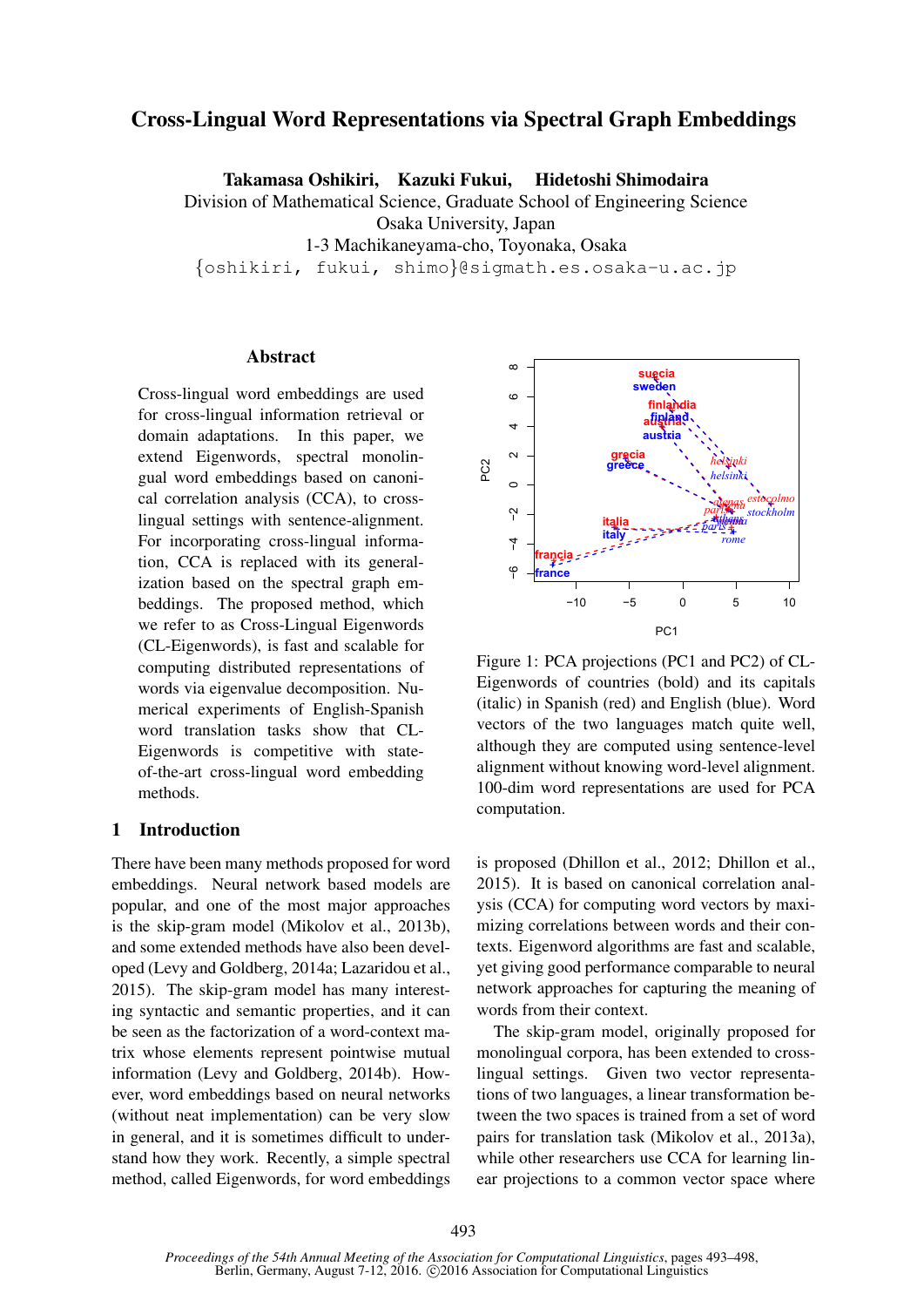translation pairs are strongly correlated (Faruqui and Dyer, 2014). These methods require wordalignment in the training data, while some multilingual corpora have only coarse information such as a set of sentence pairs or paragraph pairs. Recently, extensions of the skip-gram model requiring only sentence-alignment have been developed by introducing cross-lingual losses in the objective of the original models (Gouws et al., 2015; Coulmance et al., 2015; Shi et al., 2015).

In this paper, instead of the skip-gram model, we extend Eigenwords (Dhillon et al., 2015) to cross-lingual settings with sentence-alignment. Our main idea is to replace CCA, which is applicable to only two different kinds of data, with a generalized method (Nori et al., 2012; Shimodaira, 2016) based on spectral graph embeddings (Yan et al., 2007) so that the Eigenwords can deal with two or more languages for cross-lingual word embeddings. Our proposed method, referred to as Cross-Lingual Eigenwords (CL-Eigenwords), requires only sentence-alignment for capturing cross-lingual relationships. The method is very simple in mathematics as well as computation; it involves a generalized eigenvalue problem, which can be solved by fast and scalable algorithms such as the randomized eigenvalue decomposition (Halko et al., 2011).

Fig. 1 shows an illustrative example of crosslingual word vectors obtained by CL-Eigenwords. Although only sentence-alignment is available in the corpus, word-level translation is automatically captured in the vector representations; the same words (countries and capitals) in the two languages are placed in close proximity to each other; *greece* is close to *grecia* and *rome* is close to *roma*. In addition, the same kinds of relationships between word pairs share similar directions in the vector space; the direction from *sweden* to *stockholm* is nearly parallel to the direction from *finland* to *helsinki*.

We evaluate the word vectors obtained by our method on the English-Spanish cross-lingual translation task and compare the results with those of state-of-the-art methods, showing that our proposed method is competitive with those existing methods. We use Europarl corpus for learning the vector representation of words. Although the experiments in this paper are conducted using bilingual corpus, our method can be easily applied to three or more languages.

## 2 Eigenwords (One Step CCA)

CCA (Hotelling, 1936) is a multivariate analysis method for finding optimal projections of two sets of data vectors by maximizing the correlations. Applying CCA to pairs of raw word vector and raw context vector, Eigenword algorithms attempt to find low dimensional vector representations of words (Dhillon et al., 2012). Here we explain the simplest version of Eigenwords called One Step CCA (OSCCA).

We have monolingual corpus consisting of  $T$  tokens;  $(t_i)_{i=1,\dots,T}$ , and the vocabulary consisting of V word types;  $\{v_i\}_{i=1,\dots,V}$ . Each token  $t_i$  is drawn from this vocabulary. We define word matrix  $\mathbf{V} \in \{0,1\}^{T \times V}$  whose *i*-th row encodes token  $t_i$  by 1-of-V representation; the j-th element is 1 if the word type of  $t_i$  is  $v_j$ , 0 otherwise.

Let  $h$  be the size of context window. We define context matrix  $C \in \{0,1\}^{T \times 2hV}$  whose *i*-th row represents the surrounding context of token  $t_i$  with concatenated 1-of- $V$  encoded vectors of  $(t_{i-h}, \ldots, t_{i-1}, t_{i+1}, \ldots, t_{i+h}).$ 

We apply CCA to  $T$  pairs of row vectors of  $V$ and C. The objective function of CCA is constructed using  $V^{\top}V$ ,  $V^{\top}C$ ,  $C^{\top}C$  which represent occurrence and co-occurrence counts of words and contexts. In Eigenwords, however, we use  $\mathcal{C}_{VV} \in \mathbb{R}_{+}^{V \times V}, \, \mathcal{C}_{VC} \in \mathbb{R}_{+}^{V \times 2hV}, \, \mathcal{C}_{CC} \in$  $\mathbb{R}_+^{2hV\times2hV}$  with the following preprocessing of these matrices before constructing the objective function. First, centering-process of  $V$  and  $C$  is omitted, and off-diagonal elements of  $C<sup>T</sup>C$  are ignored for simplifying the computation of inverse matrices. Second, we take the square root of the elements of these matrices for "squashing" the heavy-tailed word count distributions. Finally, we obtain vector representations of words as  $\mathcal{C}_{VV}^{-1/2}(\boldsymbol{u}_1,\ldots,\boldsymbol{u}_K)$ , where  $\boldsymbol{u}_1,\ldots,\boldsymbol{u}_K\in\mathbb{R}^V$ are left singular vectors of  $c_{VV}^{-1/2}$   $c_{VC}$   $c_{CC}^{-1/2}$  corresponding to the  $K$  largest singular values. The computation of SVD is fast and scalable using recent idea of random projections (Halko et al., 2011).

## 3 Cross-Lingual Eigenwords

In this section, we introduce Cross-Lingual Eigenwords (CL-Eigenwords), a novel method for cross-lingual word embeddings. Suppose that we have parallel corpora that contain  $L$  languages. Schematic diagrams of Eigenwords and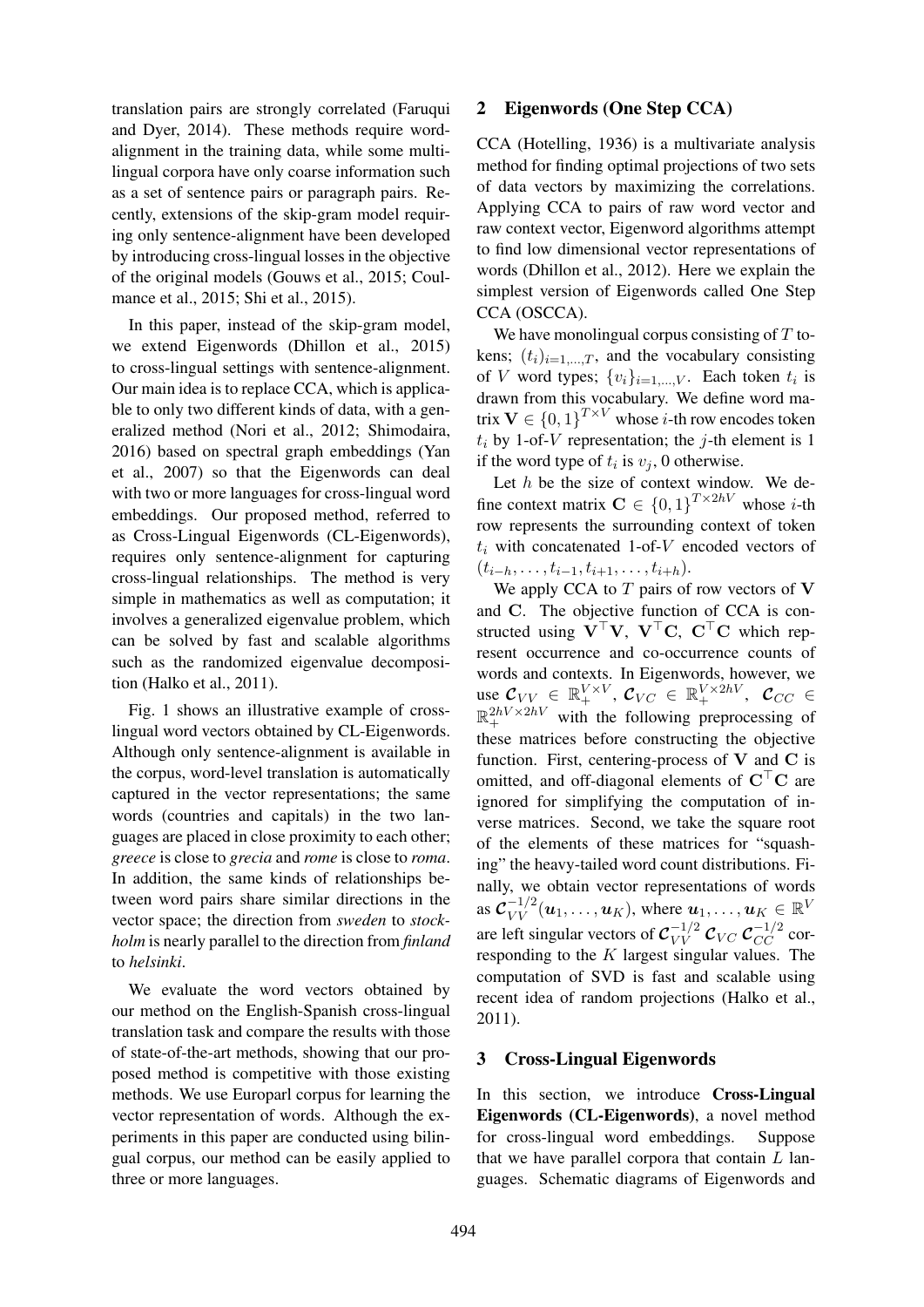

Figure 2: Eigenwords are CCA-based spectral monolingual word embeddings. CL-Eigenwords are CDMCA-based spectral cross-lingual word embeddings, where the two (or more) languages are linked by sentence-alignment.

CL-Eigenwords (with  $L = 2$ ) are shown in Fig. 2. In the same way as the monolingual Eigenwords, we denote the word matrix and the context matrix for  $\ell$ -th language by  $\mathbf{V}^{(\ell)} \in \mathbb{R}_+^{T^{(\ell)} \times V^{(\ell)}}$  and  $\mathbf{C}^{(\ell)} \in \mathbb{R}_+^{T^{(\ell)} \times 2h^{(\ell)} V^{(\ell)}}$  respectively, where  $V^{(\ell)}$  is the size of vocabulary,  $T^{(\ell)}$  is the number of tokens, and  $h^{(\ell)}$  is the size of context window. There are  $D$  sentences (or paragraphs) in the multilingual corpora, and each token is included in one

of the sentences. The sentence-alignment is represented in the matrix  $\mathbf{J}^{(\ell)} \in \mathbb{R}_+^{T^{(\ell)} \times D}$  whose  $(i, j)$ element  $J_{i,j}^{(\ell)}$  is set to 1 if the *i*-th token  $t_i^{(\ell)}$  $i^{(\ell)}$  of  $\ell$ -th language corpus comes from the  $j$ -th sentence or 0 otherwise. We also define document matrix D whose *j*-th row encodes *j*-th sentence by 1-of-D representation;  $D = I_D$ , where  $I_D$  represents Ddimensional identity matrix.

The goal of CL-Eigenwords is to construct vector representations of words of two (or more) languages from multilingual corpora at the same time. This problem is formulated as an example of Cross-Domain Matching Correlation Analysis (CDMCA) (Shimodaira, 2016), which deals with many-to-many relationships between data vectors from multiple sources. CDMCA is based on the spectral graph embeddings (Yan et al., 2007), and attempts to find optimal linear projections of data vectors so that associated transformed vectors are placed in close proximity to each other. The strength of association between two vectors is specified by a nonnegative real value called *matching weight*. Since CDMCA includes CCA and a variant of Latent Semantic Indexing (LSI) (Deerwester et al., 1990) as special cases, CL-Eigenwords can be interpreted as LSI-equipped Eigenwords (See Appendix).

In CL-Eigenwords, the data vectors are given as  $\bm{v}_i^{(\ell)}$  $\bm{c}_i^{(\ell)}, \bm{c}_i^{(\ell)}$  $i_i^{(k)}$ , d<sub>i</sub>, namely, the *i*-th row vectors of  $V^{(\ell)}, C^{(\ell)}, D$ , respectively. The matching weights between row vectors of  $V^{(\ell)}$  and  $C^{(\ell)}$  are specified by the identity matrix  $I_{T(\ell)}$  because the data vectors are in one-to-one correspondence. On the other hand, the matching weights between row vectors of  $V^{(\ell)}$  and D as well as those between  $\mathbf{C}^{(\ell)}$  and **D** are specified by  $\tilde{\mathbf{J}}^{(\ell)} = b^{(\ell)} \mathbf{J}^{(\ell)}$ , the sentence-alignment matrix multiplied by a constant  $b^{(\ell)}$ . Then we will find linear transformation matrices  $\mathbf{A}_V^{(\ell)}$  $\overset{(\ell)}{V}, \mathbf{A}^{(\ell)}_C$  $C^{(1)}_C, A_D, (\ell = 1, 2, \ldots, L)$  to Kdimensional vector space by minimizing the objective function

$$
\sum_{\ell=1}^{L} \sum_{i=1}^{T^{(\ell)}} \|\mathbf{v}_{i}^{(\ell)}\mathbf{A}_{V}^{(\ell)} - \mathbf{c}_{i}^{(\ell)}\mathbf{A}_{C}^{(\ell)}\|_{2}^{2} \n+ \sum_{\ell=1}^{L} \sum_{i=1}^{T^{(\ell)}} \sum_{j=1}^{D} \tilde{J}_{i,j}^{(\ell)} \|\mathbf{v}_{i}^{(\ell)}\mathbf{A}_{V}^{(\ell)} - \mathbf{d}_{j}\mathbf{A}_{D}\|_{2}^{2} \n+ \sum_{\ell=1}^{L} \sum_{i=1}^{T^{(\ell)}} \sum_{j=1}^{D} \tilde{J}_{i,j}^{(\ell)} \|\mathbf{c}_{i}^{(\ell)}\mathbf{A}_{C}^{(\ell)} - \mathbf{d}_{j}\mathbf{A}_{D}\|_{2}^{2} \qquad (1)
$$

with a scale constraint for projection matrices. Note that the first term in (1) is equivalent to that of CCA between words and contexts, namely the objective of monolingual Eigenwords, and therefore word vectors of two languages are obtained as row vectors of  $\mathbf{A}_V^{(\ell)}$  $V^{(\ell)}(l=1,2,\ldots,L).$ 

Hereafter, we assume  $L = 2$  for notational simplicity. A generalization to the case  $L > 2$  is straightforward; redefine X, W, A below by repeating the submatrices, such as  $V^{(\ell)}$  and  $C^{(\ell)}$ , for L times. For solving the optimization problem, we define

$$
\mathbf{X} = \begin{pmatrix} \mathbf{V}^{(1)} & \mathbf{O} & \mathbf{O} & \mathbf{O} & \mathbf{O} \\ \mathbf{O} & \mathbf{C}^{(1)} & \mathbf{O} & \mathbf{O} & \mathbf{O} \\ \mathbf{O} & \mathbf{O} & \mathbf{V}^{(2)} & \mathbf{O} & \mathbf{O} \\ \mathbf{O} & \mathbf{O} & \mathbf{O} & \mathbf{C}^{(2)} & \mathbf{O} \\ \mathbf{O} & \mathbf{O} & \mathbf{O} & \mathbf{O} & \mathbf{O} \end{pmatrix}, \\ \mathbf{W} = \begin{pmatrix} \mathbf{O} & \mathbf{I}_{T^{(1)}} & \mathbf{O} & \mathbf{O} & \mathbf{J}^{(1)} \\ \mathbf{I}_{T^{(1)}} & \mathbf{O} & \mathbf{O} & \mathbf{O} & \mathbf{J}^{(1)} \\ \mathbf{O} & \mathbf{O} & \mathbf{O} & \mathbf{I}_{T^{(2)}} & \mathbf{J}^{(2)} \\ \mathbf{O} & \mathbf{O} & \mathbf{I}_{T^{(2)}} & \mathbf{O} & \mathbf{J}^{(2)} \\ \mathbf{J}^{(1)\top} & \mathbf{J}^{(1)\top} & \mathbf{J}^{(2)\top} & \mathbf{J}^{(2)\top} & \mathbf{O} \end{pmatrix}, \\ \mathbf{A}^{\top} = (\mathbf{A}_{V}^{(1)\top}, \mathbf{A}_{C}^{(1)\top}, \mathbf{A}_{V}^{(2)\top}, \mathbf{A}_{C}^{(2)\top}, \mathbf{A}_{D}^{\top}).
$$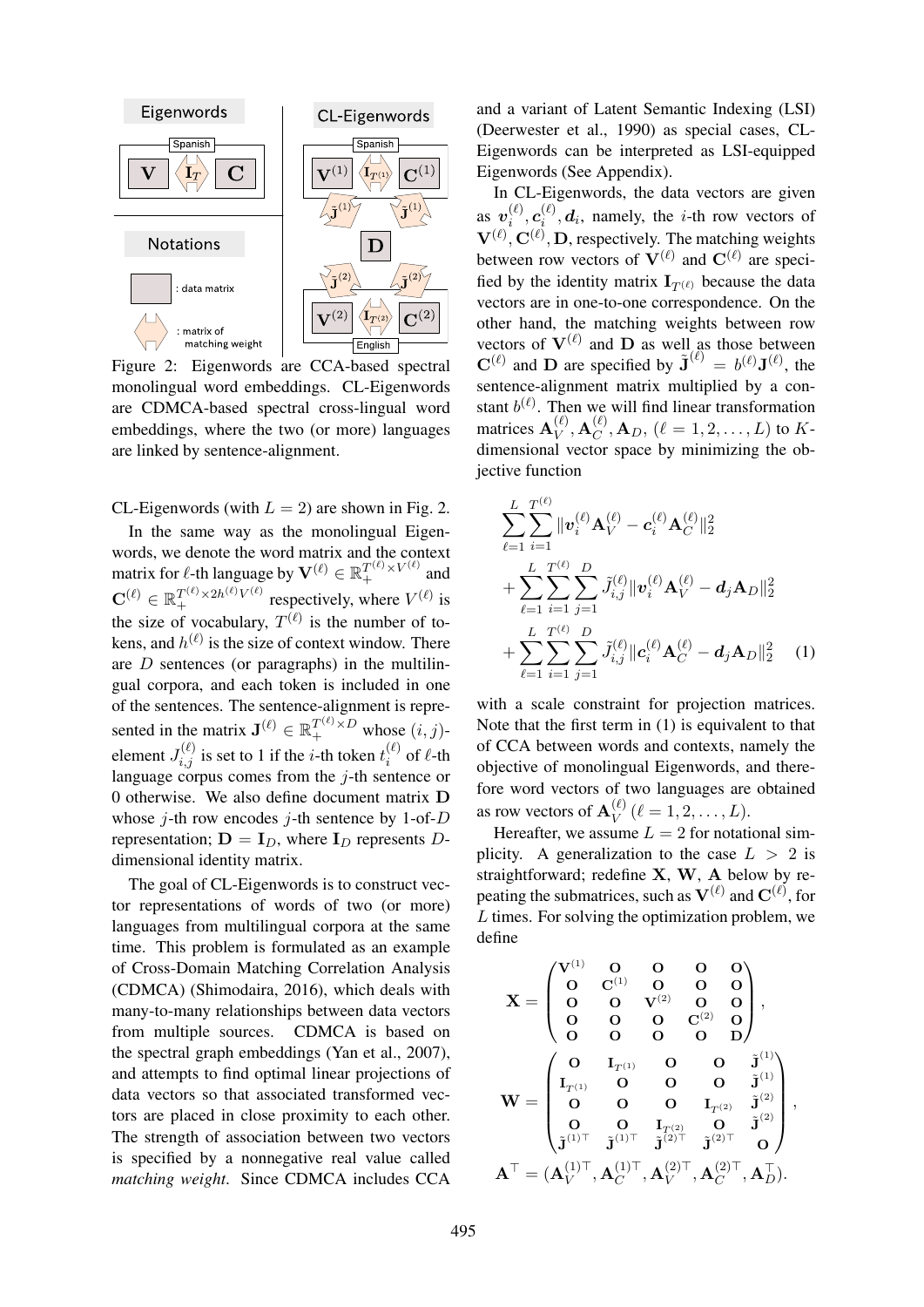|                                 |                          | $1 - 1000$          |      | $1 - 1000$          |      | $5001 - 6000$       |      | $5001 - 6000$       |      |
|---------------------------------|--------------------------|---------------------|------|---------------------|------|---------------------|------|---------------------|------|
|                                 |                          | $es \rightarrow en$ |      | $en \rightarrow es$ |      | $es \rightarrow en$ |      | $en \rightarrow es$ |      |
| Method                          | Time [min]               | P@1                 | P@5  | P@1                 | P@5  | P@1                 | P@5  | P@1                 | P@5  |
| Edit distance                   | $\overline{\phantom{a}}$ | 29.1                | 37.8 | 20.6                | 34.4 | 28.5                | 40.0 | 26.4                | 33.5 |
| BilBOWA (40 dim.)               | $*4.6$                   | 46.7                | 59.6 | 43.6                | 56.4 | 44.6                | 53.6 | 49.4                | 58.7 |
| BilBOWA (100 dim.)              | $*7.5$                   | 43.3                | 55.9 | 36.8                | 49.0 | 43.6                | 53.3 | 48.6                | 57.9 |
| BilBOWA (200 dim.)              | $*11.6$                  | 38.8                | 52.2 | 29.7                | 43.2 | 43.3                | 52.0 | 47.3                | 57.2 |
| $CL-LSI$ (40 dim.)              | 1.4                      | 45.9                | 54.8 | 46.9                | 55.8 | 31.6                | 38.5 | 40.7                | 45.1 |
| $CL-LSI$ (100 dim.)             | 2.4                      | 51.7                | 62.9 | 48.5                | 61.8 | 41.6                | 49.8 | 42.8                | 49.1 |
| $CL-LSI (200 dim.)$             | 5.1                      | 55.2                | 66.5 | 50.7                | 65.5 | 45.5                | 54.7 | 45.6                | 51.9 |
| <b>CL-Eigenwords</b> (40 dim.)  | 9.5                      | 54.7                | 66.2 | 53.3                | 65.7 | 40.3                | 49.2 | 44.7                | 50.0 |
| $CL$ -Eigenwords (100 dim.)     | 19.6                     | 57.7                | 71.3 | 54.9                | 70.3 | 47.9                | 59.0 | 49.3                | 54.6 |
| <b>CL-Eigenwords</b> (200 dim.) | 37.5                     | 58.7                | 72.4 | 56.2                | 72.2 | 51.6                | 62.4 | 50.6                | 55.7 |

Table 1: Computational times (in minutes) and word translation accuracies (in percent, higher is better) evaluated by Precision@n using the 1,000 test words (the 1st to 1,000th most frequent words or the 5,001st to 6,000th most frequent words). Shown are for Spanish (es) to English (en) translation and for English (en) to Spanish (es) translation. <sup>\*</sup> BilBOWA is executed on 3 threads, while CL-LSI and CL-Eigenwords are executed on a single thread.

Also define  $H = X^{\top}WX$ ,  $G = X^{\top}MX$ ,  $M =$  $diag(\mathbf{W1})$ . Then the optimization problem (1) is equivalent to maximizing  $Tr(A^{\top}HA)$  with a scale constraint  $A^{\top}GA = I_K$ . Following the Eigenwords implementation (Dhillon et al., 2015), we replace  $H, G$  with  $H, G$  by ignoring the nondiagonal elements of G and taking the square root of elements in H, G. The optimization problem is solved as a generalized eigenvalue problem, and the word representations, as well as those for contexts and sentences, are obtained as row vectors of  $\hat{\mathbf{A}} = \mathcal{G}^{-1/2}(\boldsymbol{u}_1, \dots, \boldsymbol{u}_K)$ , where  $\boldsymbol{u}_1, \dots, \boldsymbol{u}_K$ are eigenvectors of  $(\mathcal{G}^{-1/2})^{\top} \mathcal{H} \mathcal{G}^{-1/2}$  for the K largest eigenvalues. We choose  $K$  so that all the  $K$  eigenvalues are positive. As in the case of monolingual Eigenwords, we can exploit fast implementations such as the randomized eigenvalue decomposition (Halko et al., 2011); our computation in the experiments is only approximation based on the low-rank factorization with rank 2K.

For measuring similarities between two word vectors  $x, y \in \mathbb{R}^K$ , we use the weighted cosine similarity

$$
\text{sim}(\bm{x}, \bm{y}) = (\|\bm{x}\|_2 \cdot \|\bm{y}\|_2)^{-1} \sum_{i=1}^K \lambda_i x_i y_i,
$$

where  $\lambda_i$  is the *i*-th largest eigenvalue.

#### 4 Experiments

The implementation of our method is available on  $G$ itHub<sup>1</sup>. Following the previous works (Mikolov et al., 2013a; Gouws et al., 2015), we use only the first 500K lines of English-Spanish sentencealigned parallel corpus of Europarl (Koehn, 2005) for numerical experiments.

## 4.1 Word Translation Tasks

Experiments are performed in similar settings as the previous works based on the skip-gram model (Mikolov et al., 2013a; Gouws et al., 2015). We extract 1,000 test words with frequency rank 1–1000 or 5001–6000 from the source language, and translate these words to the target language using Google Translate, assuming they are the correct translations. Then, we evaluate the translation accuracies of each method with precision  $@n$ as the fraction of correct translations for the test words being in the top- $n$  words of the target language returned by each method.

#### 4.2 Baseline Systems

We compare CL-Eigenwords with the following three methods.

Edit distance Finding the nearest words measured by Levenshtein distance.

CL-LSI Cross-Language LSI (CL-LSI) (Littman et al., 1998) is not originally for word embeddings. However, since this method can be used for cross-lingual information retrieval, we select it as one of our baselines. For each language, we construct the term-document matrix of size  $V^{(\ell)} \times D$ whose  $(i, j)$ -element represents the frequency of  $i$ -th word in  $j$ -th sentence. Then LSI is applied to the concatenated matrix of size  $(V^{(1)} + V^{(2)}) \times D$ .

BilBOWA BilBOWA (Gouws et al., 2015) is one of the state-of-the-art methods for cross-lingual

<sup>1</sup>https://github.com/shimo-lab/kadingir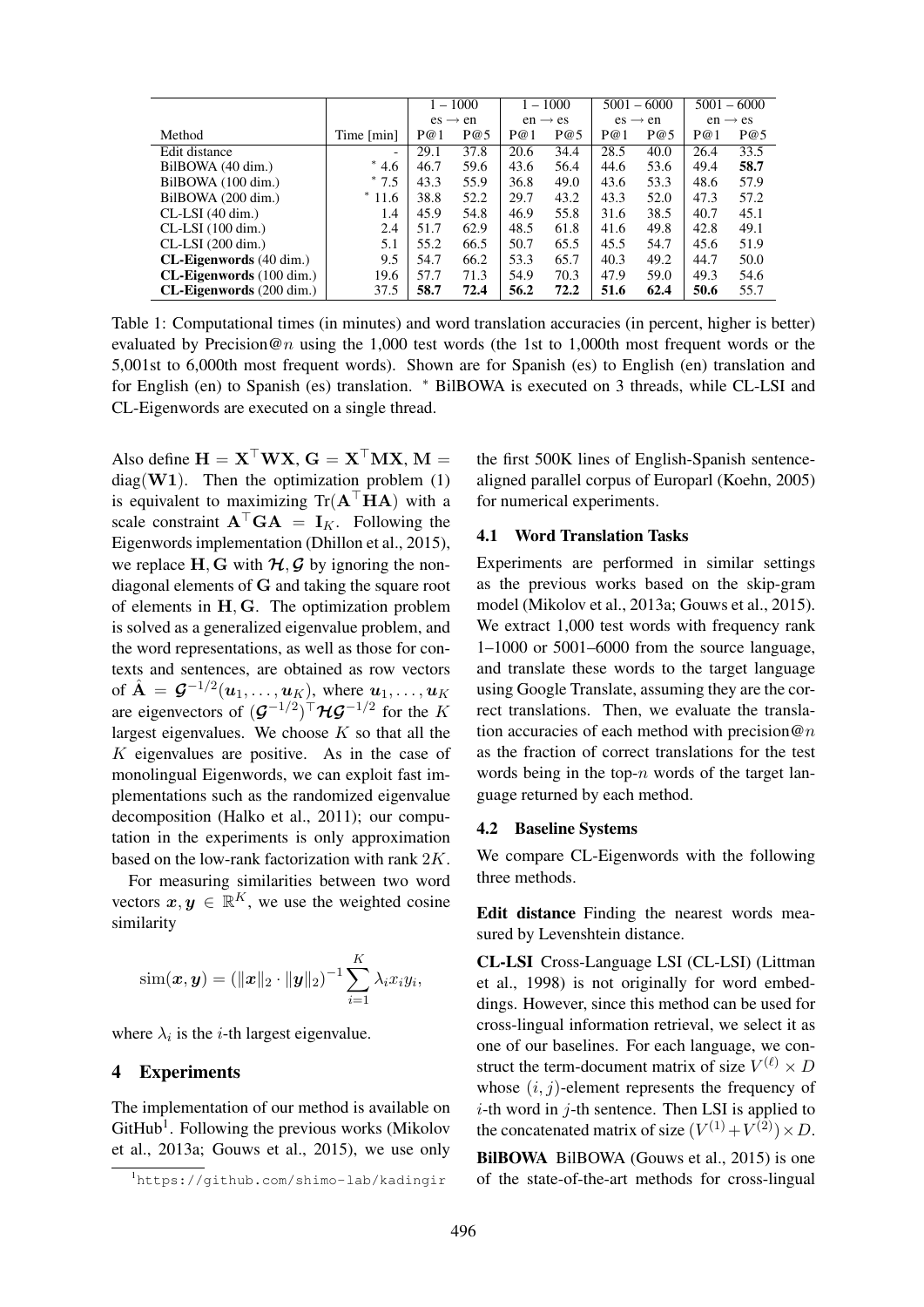word embeddings based on the skip-gram model. We obtain vector representations of words using publicly available implementation.<sup>2</sup>

#### 4.3 Results

In CL-Eigenwords, vocabulary size  $V^{(1)}$  =  $V^{(2)} = 10^4$ , window size  $h^{(1)} = h^{(2)} = 2$ , the constant  $b^{(1)} = b^{(2)} = 10^3$ . The dimensionality of vector representations is  $K = 40, 100$ , or 200. Similarities of two vector representations are measured by the unweighted cosine similarity in CL-LSI and BilBOWA. Our experiments were performed on a CentOS 7.2 server with Intel Xeon E5-2680 v3 CPU, 256GB of RAM and gcc 4.8.5. The computation times and the result accuracies of word translation tasks are shown in Table 1. We observe that CL-Eigenwords is competitive with BilBOWA and CL-LSI. In particular, CL-Eigenwords performed very well for the most frequent words (ranks 1–1000) in this particular parameter setting. Furthermore, the computation times of CL-Eigenwords are as short as those of BilBOWA for achieving similar accuracies. Preliminary experiments also suggest that CL-Eigenwords works well for semi-supervised learning where sentence-alignment is specified only partially; the word translation accuracies are maintained well with aligned 240K lines and unaligned 260K lines.

## 5 Conclusion

We proposed CL-Eigenwords for incorporating cross-lingual information into the monolingual Eigenwords. Although our method is simple, experimental results of English-Spanish word translation tasks show that the proposed method is competitive with other state-of-the-art cross-lingual methods.

#### Acknowledgments

This work was partially supported by grants from Japan Society for the Promotion of Science KAK-ENHI (24300106, 16H01547 and 16H02789) to HS.

#### Appendix

In this Appendix, we discuss the relationships between CL-LSI and CL-Eigenwords.



Figure 3: Cross-Language Latent Semantic Indexing (CL-LSI) does not use the context information.

Let  $V^{(1)}$ ,  $V^{(2)}$ , D,  $J^{(1)}$ ,  $J^{(2)}$  be those defined in Section 3. In CL-LSI, we consider the truncated singular value decomposition of a word-document matrix

$$
\mathbf{B} = \begin{pmatrix} \mathbf{V}^{(1)\top} \mathbf{J}^{(1)} \\ \mathbf{V}^{(2)\top} \mathbf{J}^{(2)} \end{pmatrix} \approx \mathbf{A}_V \mathbf{\Lambda}_K \mathbf{A}_D^\top
$$

using the largest  $K$  singular values. Then row vectors of  $A_V$  are the vector representations of words of CL-LSI.

CL-LSI can also be interpreted as an eigenvalue decomposition of  $H = X^{\top}WX$  where

$$
\mathbf{X} = \begin{pmatrix} \mathbf{V}^{(1)} & \mathbf{O} & \mathbf{O} \\ \mathbf{O} & \mathbf{V}^{(2)} & \mathbf{O} \\ \mathbf{O} & \mathbf{O} & \mathbf{D} \end{pmatrix}, \\ \mathbf{W} = \begin{pmatrix} \mathbf{O} & \mathbf{O} & \mathbf{J}^{(1)} \\ \mathbf{O} & \mathbf{O} & \mathbf{J}^{(2)} \\ \mathbf{J}^{(1)\top} & \mathbf{J}^{(2)\top} & \mathbf{O} \end{pmatrix}
$$

are redefined from those in Section 3 by removing submatrices related to contexts. The structure of  $X$  and  $W$  is illustrated in Fig. 3. Similarly to CL-Eigenwords of Section 3, but ignoring G, we define  $\mathbf{A} = (\boldsymbol{u}_1, \dots, \boldsymbol{u}_K)$  with the eigenvectors of **H** for the largest K eigenvalues  $\lambda_1, \ldots, \lambda_K$ . It then follows from

$$
\mathbf{H} = \begin{pmatrix} \mathbf{O} & \mathbf{B} \\ \mathbf{B}^\top & \mathbf{O} \end{pmatrix}
$$

that  $\mathbf{A}^{\top} = 2^{-1/2} (\mathbf{A}_{V}^{\top}, \mathbf{A}_{D}^{\top})$  with the same  $\mathbf{A}_{V}$ and  $A_D$  obtained by the truncated singular value decomposition. The eigenvalues are the same as the singular values: diag( $\lambda_1, \ldots, \lambda_K$ ) =  $\Lambda_K$ . Therefore CL-LSI is interpreted as a variant of CL-Eigenwords without the context information.

## References

Jocelyn Coulmance, Jean-Marc Marty, Guillaume Wenzek, and Amine Benhalloum. 2015. Transgram, fast cross-lingual word-embeddings. In *Proceedings of the 2015 Conference on Empirical Methods in Natural Language Processing*, pages 1109– 1113, Lisbon, Portugal, September. Association for Computational Linguistics.

<sup>2</sup>https://github.com/gouwsmeister/ bilbowa